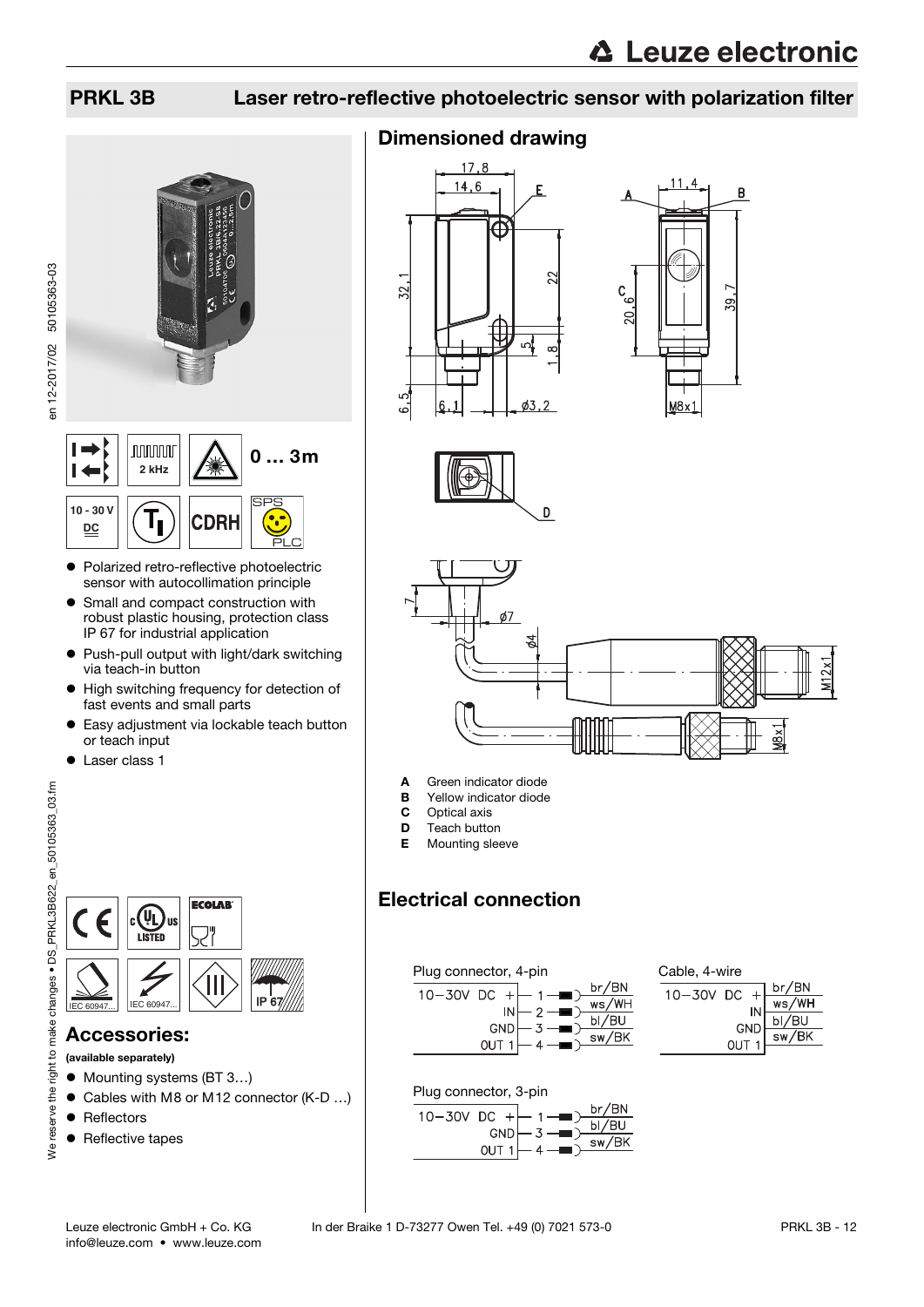# **△ Leuze electronic**

## PRKL 3B

### Specifications (not valid for RKL 3B/6.22 !)

0 … 3m

see tables<br>collimated,  $\leq$  3 mrad

laser (pulsed)

approx. 2mm at light beam gate

Wave Chamber 1.1.1.120 00020<br>655nm (visible red light, polarized)<br>0.29mW

10 ... 30 VDC (incl. residual ripple)  $\leq$  15% of U<sub>R</sub>

…/4.28 1 PNP switching output, light switching,

with 2m cable: 50g

connector M8 metal,

1 push-pull switching output pin 4: PNP light switching, NPN dark switching

light path free, no performance reserve 6)

0.2m cable with connector M8 or M12

UL 508, CSA C22.2 No.14-13 4) 8) 10)

#### Optical data

Typ. op. range limit (MTKS 50 x 50) 1) Operating range 2) Light beam characteristic<br>Light spot diameter Light source<sup>3</sup> Laser class **Laser class** 1 in accordance with IEC 60825-1:2007<br>Wavelength **1** in accordance with IEC 60825-1:2007 Max. output power  $0.29 \text{ mW}$ <br>Pulse duration  $\leq 5.5 \text{ }\mu\text{s}$ Pulse duration **Timing** 

Switching frequency  $2,000$  Hz<br>Response time  $0.25$  ms Response time  $0.25 \text{ ms}$ <br>Delay before start-up  $\leq 300 \text{ ms}$ Delay before start-up

#### Electrical data

Operating voltage UB 4) Residual ripple ≤ 15% of UB Open-circuit current ≤ 15mA Switching output <sup>5)</sup>

pin 2: teach input<br>1 push-pull switching output …./6.2…-S8.3 1<br>pin 4: PNP light switching, NPN dark switching

pin 2: activation input Function characteristics light/dark reversible Signal voltage high/low<br>Output current Output current max. 100mA<br>Operating range setting via teach-in

#### Indicators

Green LED<br>Yellow I FD Green LED<br>Yellow LED light path free<br>Yellow LED, flashing light path free.

### **Mechanical data**

Housing metal plastic (PC-ABS); 1 attachment sleeve, nickel-plated steel<br>Optics cover metal of plastic (PMMA) Optics cover plastic (PMMA) Weight with connector: 10g with 200mm cable and connector: 20g

Connection type 2m cable (cross section 4x0.20mm<sup>2</sup>),

#### Environmental data

Ambient temp. (operation/storage)  $\hspace{1cm}$  -40°C  $\ldots$  +55°C <sup>7) 8)</sup>/ -40°C  $\ldots$  +70°C Protective circuit 9) VDE safety class III Protection class IP 67 Standards applied IEC 60947-5-2<br>Certifications UL 508, CSA C

#### **Options**

#### Teach-in input/activation input Transmitter active/not active<br> $\geq 8V/\leq 2V$ <br>Activation/disable delay  $\leq 1$  ms  $\text{Activation}/\text{disable delay}$   $\leq 1 \text{ ms}$   $\leq 1 \text{ ms}$   $\leq 1 \text{ ms}$   $\leq 1 \text{ ms}$   $\leq 1 \text{ ms}$   $\leq 1 \text{ ms}$   $\leq 1 \text{ ms}$   $\leq 1 \text{ ms}$   $\leq 1 \text{ ms}$   $\leq 1 \text{ ms}$   $\leq 1 \text{ ms}$   $\leq 1 \text{ ms}$   $\leq 1 \text{ ms}$   $\leq 1 \text{ ms}$   $\leq 1 \text{ ms}$   $\leq 1 \text{$ Input resistance

- 1) Typ. operating range limit: max. attainable range without performance reserve<br>
2) Operating range: recommended range with performance reserve<br>
3) Average life expectancy 50,000h at an ambient temperature of  $25^{\circ}$ C 2) Operating range: recommended range with performance reserve
- 3) Average life expectancy 50,000h at an ambient temperature of 25°C
- 4) For UL applications: for use in class 2 circuits according to NEC only
- 5) The push-pull switching outputs must not be connected in parallel<br>6) Display "no performance reserve" as vellow flashing LED is only av 6) Display "no performance reserve" as yellow flashing LED is only available in standard teach setting 7) Without mounting max.  $+50^{\circ}$ C, with screw mounting on metal part up to  $+55^{\circ}$ C permissible

 $2, 3$ 

- 
- 7) Without mounting max.  $+50^{\circ}$ C, with screw mounting on metal part up to  $+55^{\circ}$ C permissible 8) Ambient temperature limited to -30 $^{\circ}$ C for UL applications Ambient temperature limited to -30°C for UL applications
- 
- 9) 2=polarity reversal protection, 3=short circuit protection for all transistor outputs 10)These proximity switches shall be used with UL Listed Cable assemblies rated 30V, 0.5A min, in the field installation, or equivalent (categories: CYJV/CYJV7 or PVVA/PVVA7)

### Remarks

Adapter plate: BT 3.2 (part no. 50103844) for alternate mounting on 25.4mm hole spacing (Omron E3Z, Sick W100…)



| .,<br>г. | ומו |  |
|----------|-----|--|
|          |     |  |

| <b>Reflectors</b> |             |                 |       | <b>Operating range</b> |       |     |     |  |  |  |
|-------------------|-------------|-----------------|-------|------------------------|-------|-----|-----|--|--|--|
|                   |             |                 |       |                        |       |     |     |  |  |  |
|                   | <b>MTKS</b> | 50x50.1         |       |                        | 02.0m |     |     |  |  |  |
| $\overline{2}$    | <b>MTKS</b> | 20x30           | 01.6m |                        |       |     |     |  |  |  |
| 3                 | <b>MTKS</b> | 20x40.1         |       |                        | 01.0m |     |     |  |  |  |
| 4                 | Tape 6      | $50x50$ 0  1.0m |       |                        |       |     |     |  |  |  |
|                   | n           |                 |       |                        | 2.0   |     | 3.0 |  |  |  |
| $\overline{c}$    | 0           |                 |       | 1.6                    |       | 2.2 |     |  |  |  |
| 3                 | 0           |                 | 1.0   |                        | 1.5   |     |     |  |  |  |
| 4                 | n           |                 | 1.0   |                        | 1.4   |     |     |  |  |  |
|                   |             |                 |       |                        |       |     |     |  |  |  |

Operating range [m] Typ. operating range limit [m]

MTKS … = micro triple, screw type

### Remarks

#### **Operate in accordance with intended use!**  $\ddot{\phi}$  This product is not a safety sensor

- and is not intended as personnel protection.
- $\&$  The product may only be put into operation by competent persons.
- $\ddot{\phi}$  Only use the product in accor-
- dance with the intended use.

#### **UL REQUIREMENTS**

#### Enclosure Type Rating: Type 1 **For Use in NFPA 79 Applications only.** Adapters providing field wiring means are available from the manuf-

acturer. Refer to manufacturers information. **CAUTION** – the use of controls or

adjustments or performance of procedures other than those specified herein may result in hazardous radiation exposure. **ATTENTION !** Si d'autres disposi-

tifs d'alignement que ceux préconisés ici sont utilisés ou s'il est procédé autrement qu'indiqué, cela peut entraîner une exposition à des rayonnements et un danger

#### Mounting system:

pour les personnes.



 $(2) + (3) = BT 3.11$ (part no. 50105585)  $(1 + 2) + 3 = 157.3B$ (part no. 50105546)

1) Packaging unit: PU = 10 pcs.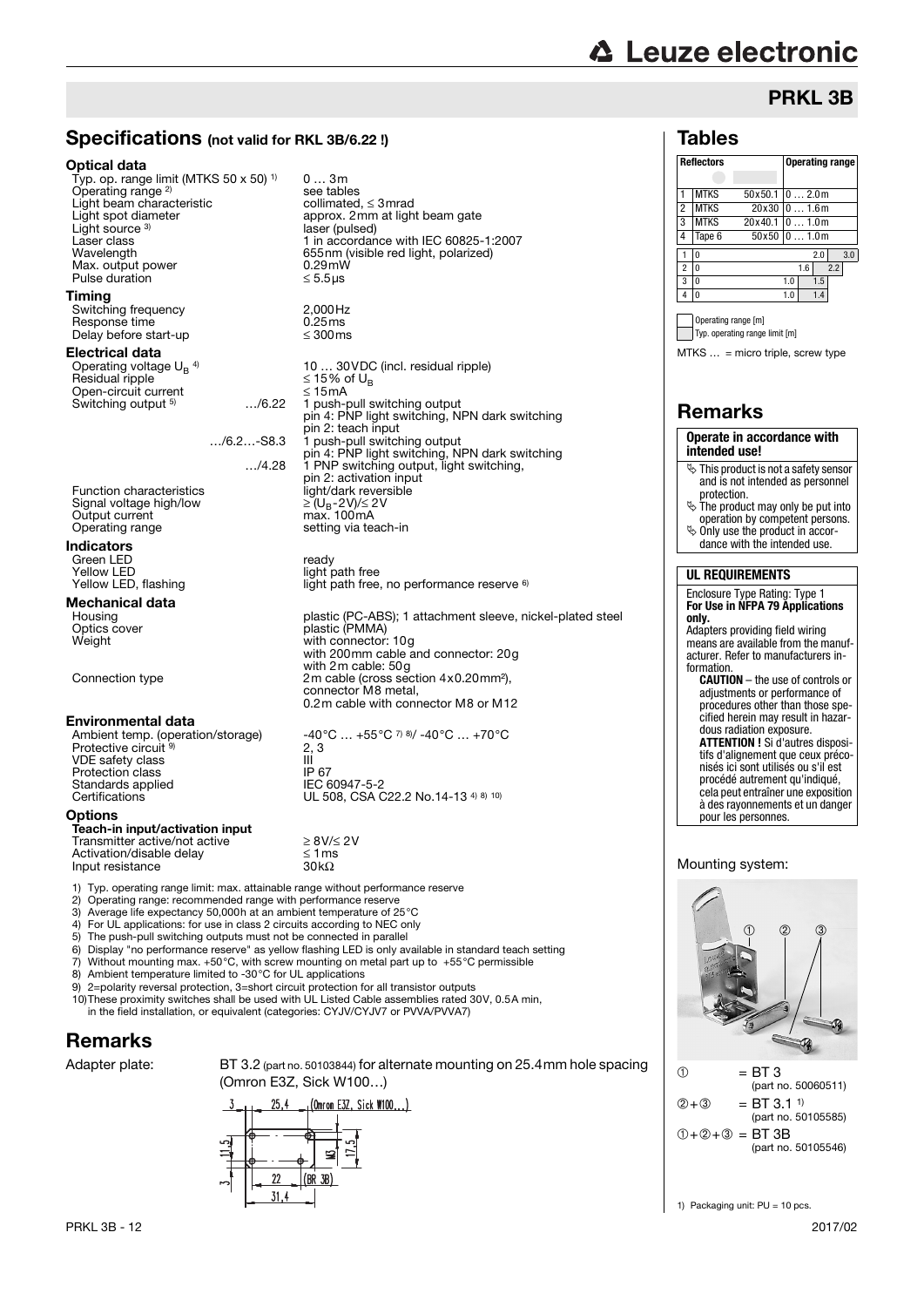### Order guide

| <b>Selection table</b><br>Equipment $\blacklozenge$   |                                                |                       | Order code $\rightarrow$ | .3B/6.22<br>lo.50104705<br>PRKL 3B<br>Part No. 1 | PRKL 3B/6.22-S8<br>Part No. 50104706 | <b>PRKL 3B/6D.22-S8</b><br>Part No. 50106475 | <b>PRKL 3B/6.22, 200-S8</b><br>Part No. 50104707 | <b>PRKL 3B/6.22, 200-S12</b><br>Part No. 50105764 | PRKL 3B/6.2-S8.3<br>Part No. 50109484<br>Part No. | PRKL 3B/6.2, 200-S8.3<br>on request | 3<br>PRKL 3B/4.28-<br>on request | .3B/6.22 <sup>1)</sup><br>No.50106854<br><b>RKL</b> |
|-------------------------------------------------------|------------------------------------------------|-----------------------|--------------------------|--------------------------------------------------|--------------------------------------|----------------------------------------------|--------------------------------------------------|---------------------------------------------------|---------------------------------------------------|-------------------------------------|----------------------------------|-----------------------------------------------------|
| Output 1                                              | push-pull switching output,                    | $\overline{\bigcirc}$ | light switching<br>С     | $\bullet$ <sup>2)</sup>                          | $\bullet$ <sup>2)</sup>              | $\bullet$                                    | $\bullet$ <sup>2)</sup>                          | $\bullet$ <sup>2)</sup>                           | $\bullet$ <sup>2)</sup>                           | $\bigcirc$ 2)                       |                                  | $\bullet$ <sup>2)</sup>                             |
| (OUT 1)                                               | configurable                                   |                       | dark switching           | $\bullet$                                        |                                      | $\bullet$ <sup>2)</sup>                      |                                                  |                                                   |                                                   | $\bullet$                           |                                  | $\bullet$                                           |
|                                                       | PNP transistor output                          | ♡                     | O<br>light switching     |                                                  |                                      |                                              |                                                  |                                                   |                                                   |                                     | $\bullet$                        |                                                     |
|                                                       |                                                |                       | dark switching           |                                                  |                                      |                                              |                                                  |                                                   |                                                   |                                     |                                  |                                                     |
| Input                                                 | teach input                                    |                       |                          |                                                  |                                      |                                              | $\bullet$                                        |                                                   |                                                   |                                     |                                  |                                                     |
| (IN)<br>activation input                              |                                                |                       |                          |                                                  |                                      |                                              |                                                  |                                                   |                                                   | $\bullet$                           |                                  |                                                     |
| Connection                                            | cable 2,000 mm                                 |                       | 4-wire                   | $\bullet$                                        |                                      |                                              |                                                  |                                                   |                                                   |                                     |                                  |                                                     |
|                                                       | M8 connector, metal                            |                       | 3-pin                    |                                                  |                                      |                                              |                                                  |                                                   | $\bullet$                                         |                                     |                                  |                                                     |
| M8 connector, metal<br>200 mm cable with M8 connector |                                                |                       | 4-pin                    |                                                  |                                      | $\bullet$                                    |                                                  |                                                   |                                                   |                                     | $\bullet$                        |                                                     |
|                                                       |                                                | 3-pin                 |                          |                                                  |                                      |                                              |                                                  |                                                   | $\bullet$                                         |                                     |                                  |                                                     |
|                                                       | 200 mm cable with M8 connector                 |                       | 4-pin                    |                                                  |                                      |                                              |                                                  |                                                   |                                                   |                                     |                                  |                                                     |
|                                                       | 200 mm cable with M12 connector                |                       | 4-pin                    |                                                  |                                      |                                              |                                                  | $\bullet$                                         |                                                   |                                     |                                  |                                                     |
| Configuration                                         | Teach-in via button (lockable) and teach input |                       |                          |                                                  |                                      |                                              |                                                  |                                                   |                                                   |                                     |                                  |                                                     |
|                                                       | Teach-in via button                            |                       |                          |                                                  |                                      |                                              |                                                  |                                                   |                                                   |                                     | $\bullet$                        |                                                     |

1) Special type, prior to use, consult with the head office! 2) Presetting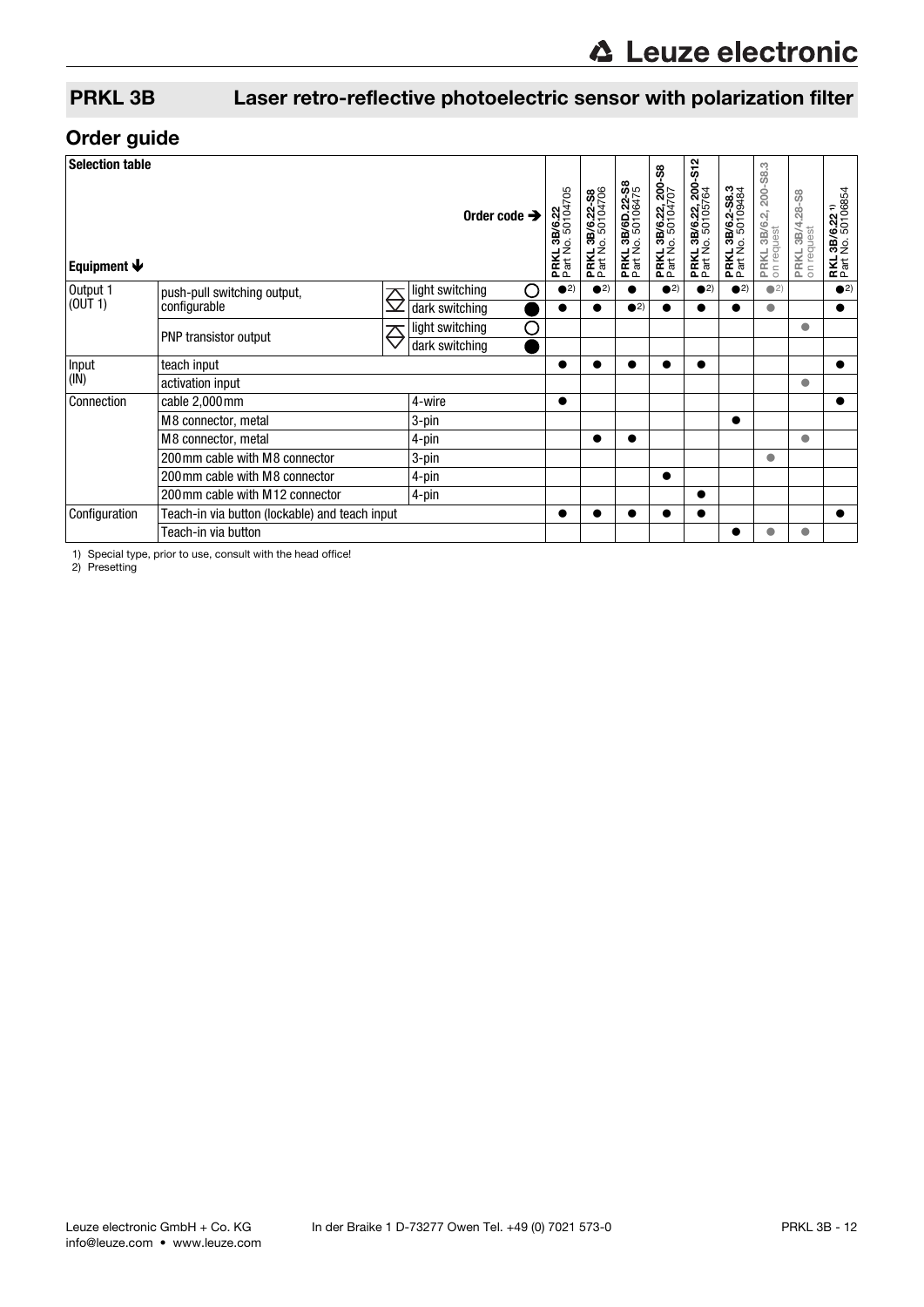### PRKL 3B

### Laser safety notices – Laser class 1

#### /A ATTENTION, LASER RADIATION – LASER CLASS 1

The device satisfies the requirements of IEC 60825-1:2007 (EN 60825-1:2007) safety regulations for a product in laser class 1 as well as the U.S. 21 CFR 1040.10 regulations with deviations corresponding to "Laser Notice No. 50" from June 24th, 2007.  $\&$  Adhere to the applicable legal and local regulations regarding protection from laser beams.

- $\%$  The device must not be tampered with and must not be changed in any way.
	- There are no user-serviceable parts inside the device.
	- Repairs must only be performed by Leuze electronic GmbH + Co. KG.

#### General information

- The laser retro-reflective photoelectric sensors PRKL 3B/… have an optimized light beam propagation in the typical range of application of 0 … 1m (not to be confused with the operating range, which is 0 … 3m in combination with a reflector MTKS 50x50.1). This permits the reliable recognition of the smallest of parts or the positioning of objects with maximum precision across the entire area.
- For foil 6, the sensor's side edge must be aligned parallel to the side edge of the reflective tape.
- The sensor is constructed on the basis of the autocollimation principle, i.e., light being transmitted and light being received propagate along the same light axis. This permits the photoelectric sensor to be installed directly behind small holes or diaphragms. The smallest permissible diaphragm diameter for secure functioning is 3mm.



 The achievable resolution depends significantly on the unit's configuration. Depending on the teach mode, the following values are possible:

| Settina                                          | Detection from object size 1) |
|--------------------------------------------------|-------------------------------|
| max. operating range<br>(factory setting)        | 1.5 <sub>mm</sub>             |
| normal sensor sensitivity<br>(standard teaching) | 1 mm                          |
| maximum sensor sensitivity<br>(dynamic teaching) | $0.10.2$ mm                   |

1) All specifications are typical values and may vary by a small amount for each unit.

 For safety reasons, the laser transmitter is equipped with a monitor, which automatically switches off the transmitter in case of a component defect. In case of failure, the yellow LED flashes rapidly and the green LED is off. The state is irreversible and the sensor must be exchanged.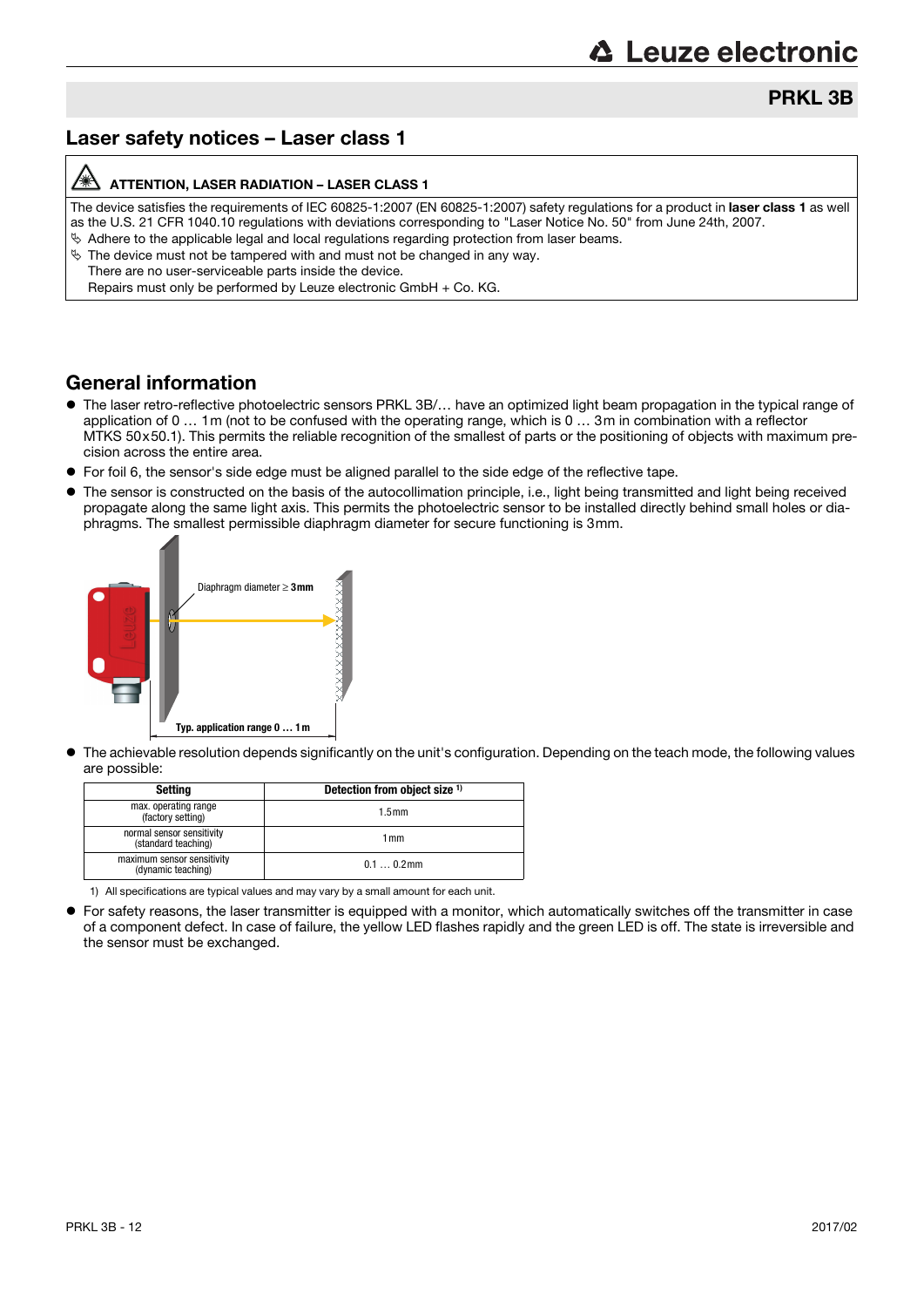### Sensor adjustment (teach) via teach button



#### **• Prior to teaching:** Clear the light path to the reflector!

The device setting is stored in a fail-safe way. A reconfiguration following voltage interruption or switch-off is thus not required.



#### Standard teaching for average sensor sensitivity

- **Press teach button until both LEDs flash** simultaneously.
- Release teach button.
- Ready.



After standard teaching, the sensor switches for objects with a minimum size of 1mm (see table under "General Information").

If both LEDs flash rapidly after the teaching event, a teaching error has happened. Please check the alignment of the light beam onto the reflector and carry out another teaching event.

2 … 7s simultaneously flashing at  $3H<sub>z</sub>$ LED green LED yellow

#### Teaching for maximal sensor sensitivity (dynamic teaching)

- **Press teach button until both LEDs flash alter**natingly. Sensor remains in teaching mode even after the teach button has been released.
- Move some objects through the light path or swing a single object slowly back and forth through the light path.
- Briefly press the teach button to terminate the teach event.
- **•** Ready.



After teaching for maximum sensor sensitivity, the sensor switches for objects with a minimum size of 0.1 … 0.2mm (see table under "General Information").

If both LEDs flash rapidly after the teaching event, a teaching error has happened. Please check the alignment of the light beam onto the reflector and carry out another teaching event.

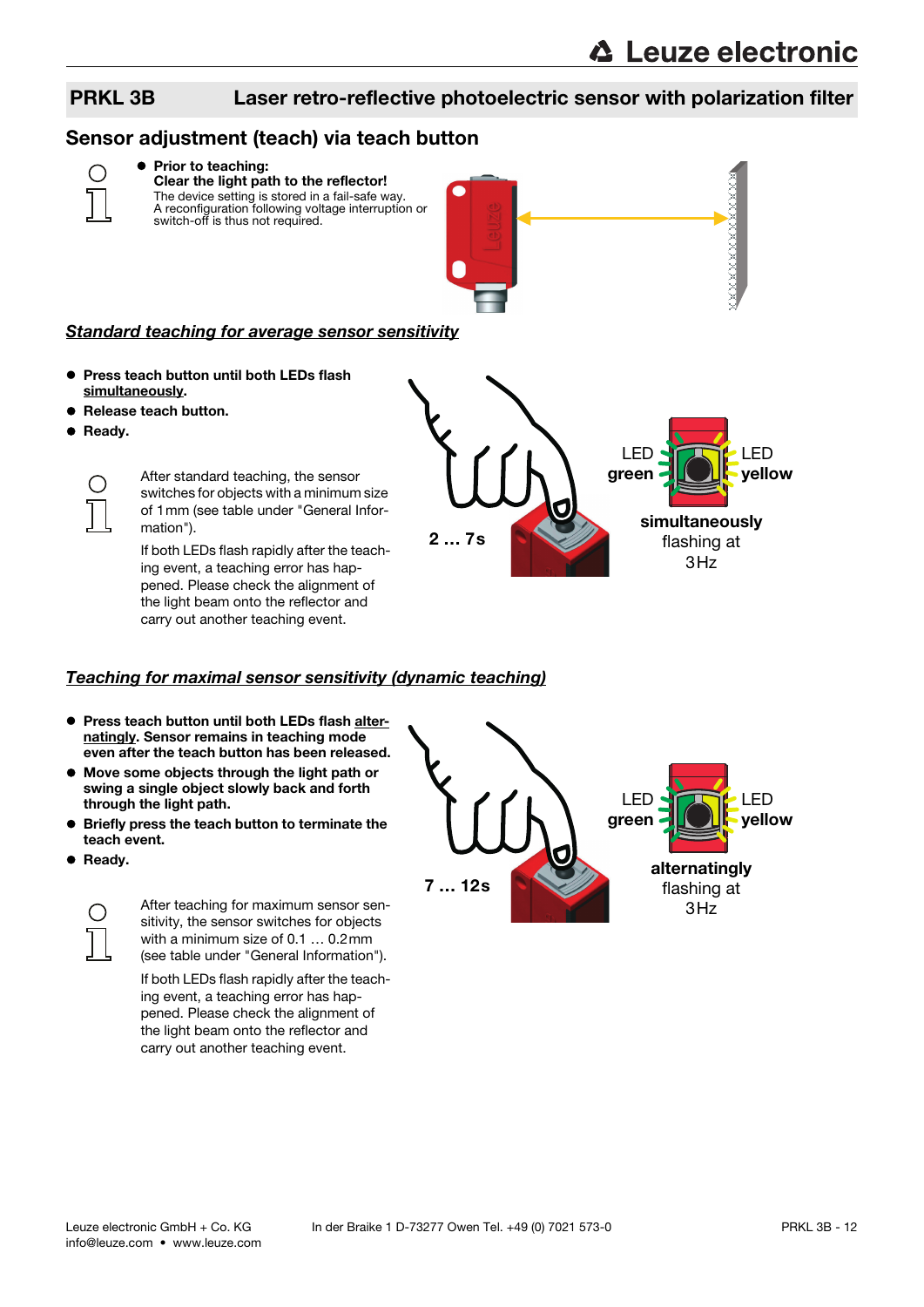## **△ Leuze electronic**

### PRKL 3B

#### Teaching for maximum operating range (factory setting at delivery)

- Prior to teaching: Cover the light path to the reflector!
- **Procedure as for standard teaching.**



#### Adjusting the switching behavior of the switching output – light/dark switching

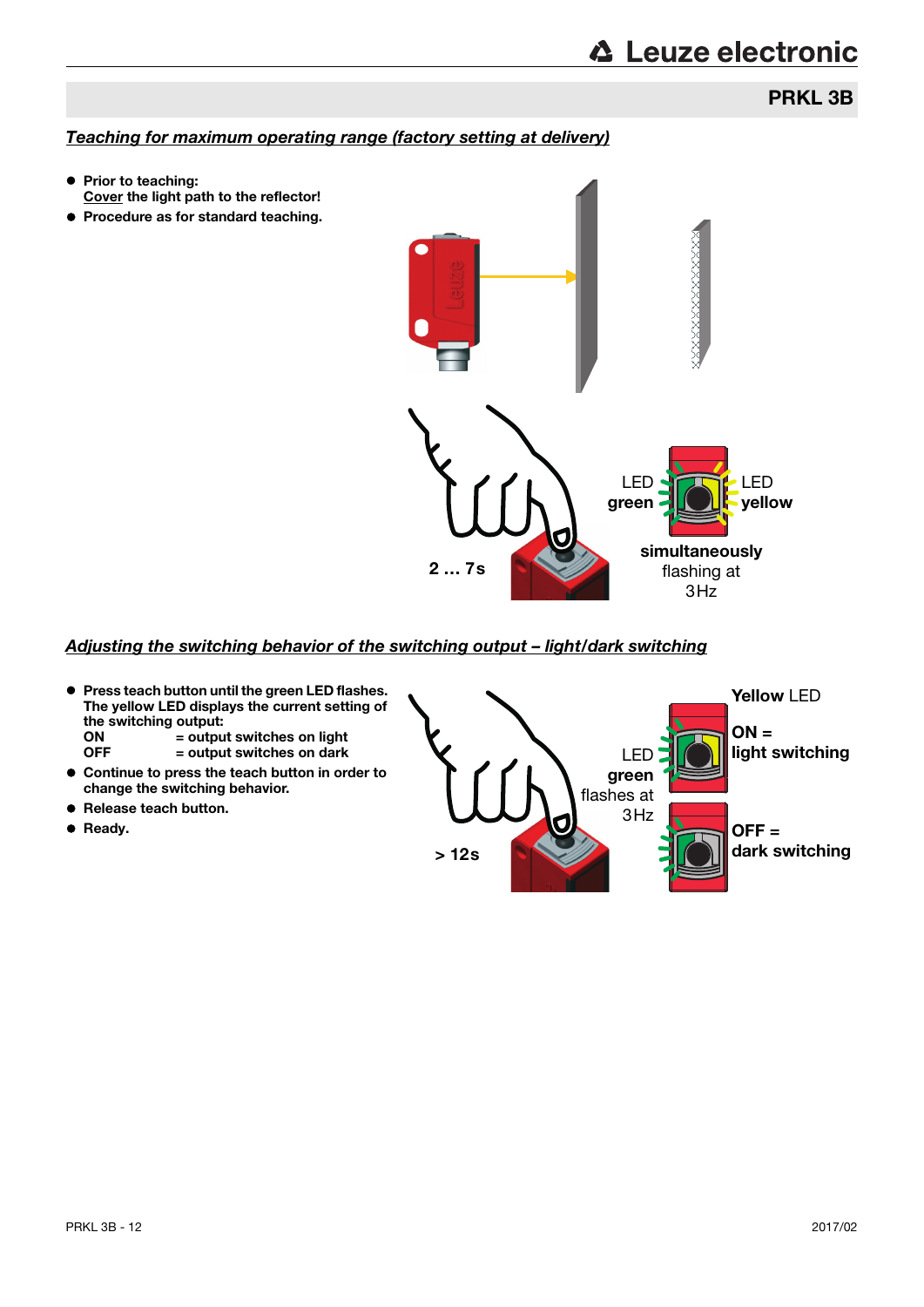### Locking the teach button via the teach input



⊖

A static high signal ( $\geq$  4ms) at the teach input locks the teach button on the device if required, such that no manual operation is possible (e.g., protection from erroneous operation or manipulation).

If the teach input is not connected or if there is a static low signal, the button is unlocked and can be operated freely.



### Sensor adjustment (teach) via teach input

The following description applies to PNP switching logic!

 $U_{\text{Teach low}} \leq 2V$ 

 $U_{\text{Teach hidh}} \geq (U_B - 2V)$ 

#### Prior to teaching: Clear the light path to the reflector!

The device setting is stored in a fail-safe way. A reconfiguration following voltage interruption or switch-off is thus not required.

#### Standard teaching for average sensor sensitivity

4 ms

4 ms 4 ms





t

Shortest teaching duration for standard teaching: approx. 12ms



U<sub>Teach</sub> low

After standard teaching, the sensor switches for objects with a minimum size of 1mm (see table under "General Information").